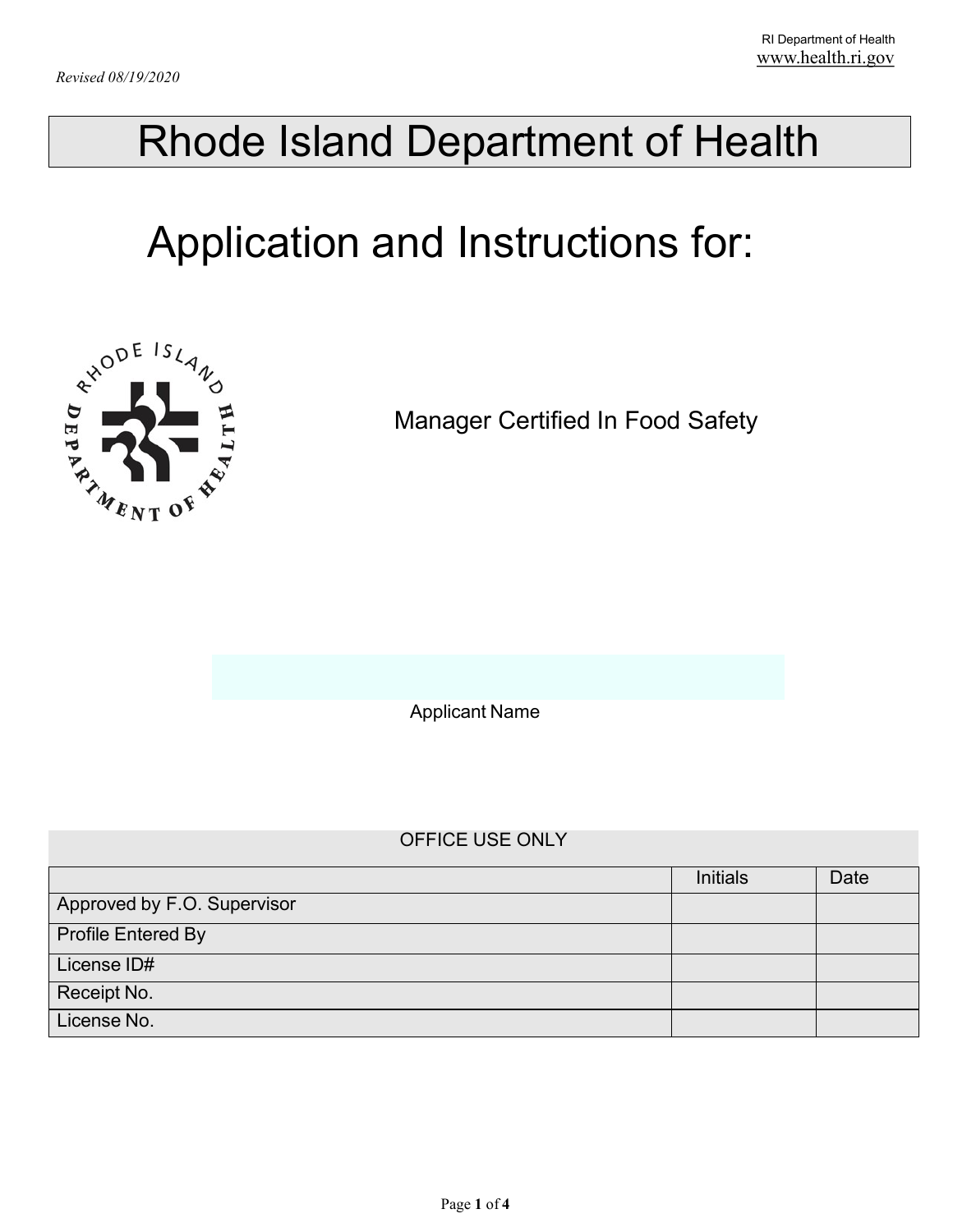### INSTRUCTIONS

- Registration shall be based upon **Satisfactory Compliance** with all applicable laws and regulations.
- Registration forms must be either typed or legibly printed using a ballpoint pen, except signatures, which must be written in ink. Please answer all questions. Do not leave blanks. Incomplete applications will be returned to you and your license/permit will not be issued.
- Attach check/money order to the front of this application and mail or hand deliver to: Center for Food Protection, 3 Capitol Hill, Room 203, Providence, RI 02908-5097. A receipt or cancelled check does not guarantee licensure.

### **Application Fees:**

### **Food Safety Manager \$50.00**

- Make your check/money order payable to "General Treasurer, State of Rhode Island". Do not send cash. **This fee is non-refundable.**
- If you have any questions concerning this application, call the Department of Health, Center for Food Protection at (401) 222-2749.

**NOTE:** If you are a State or Municipal Employee, this is the **WRONG** application. Please contact the Center for Food Protection at the above number for the correct application.

**NOTE: Please notify the Center for Food Protection in writing within ten (10) days of a change of name, employment or address.**

#### **REQUIRED ATTACHMENTS:**

**Please enclose a copy of your birth certificate or proof of lawful entry to the country or a copy of your driver's license.**

**Attach a copy of your Food Safety Certificate along with hours of training.** 

**If you are enclosing a birth certificate, please attach a recent identification photograph in the space provided below:**

| Attach |  |
|--------|--|
| Photo  |  |
| Here   |  |
|        |  |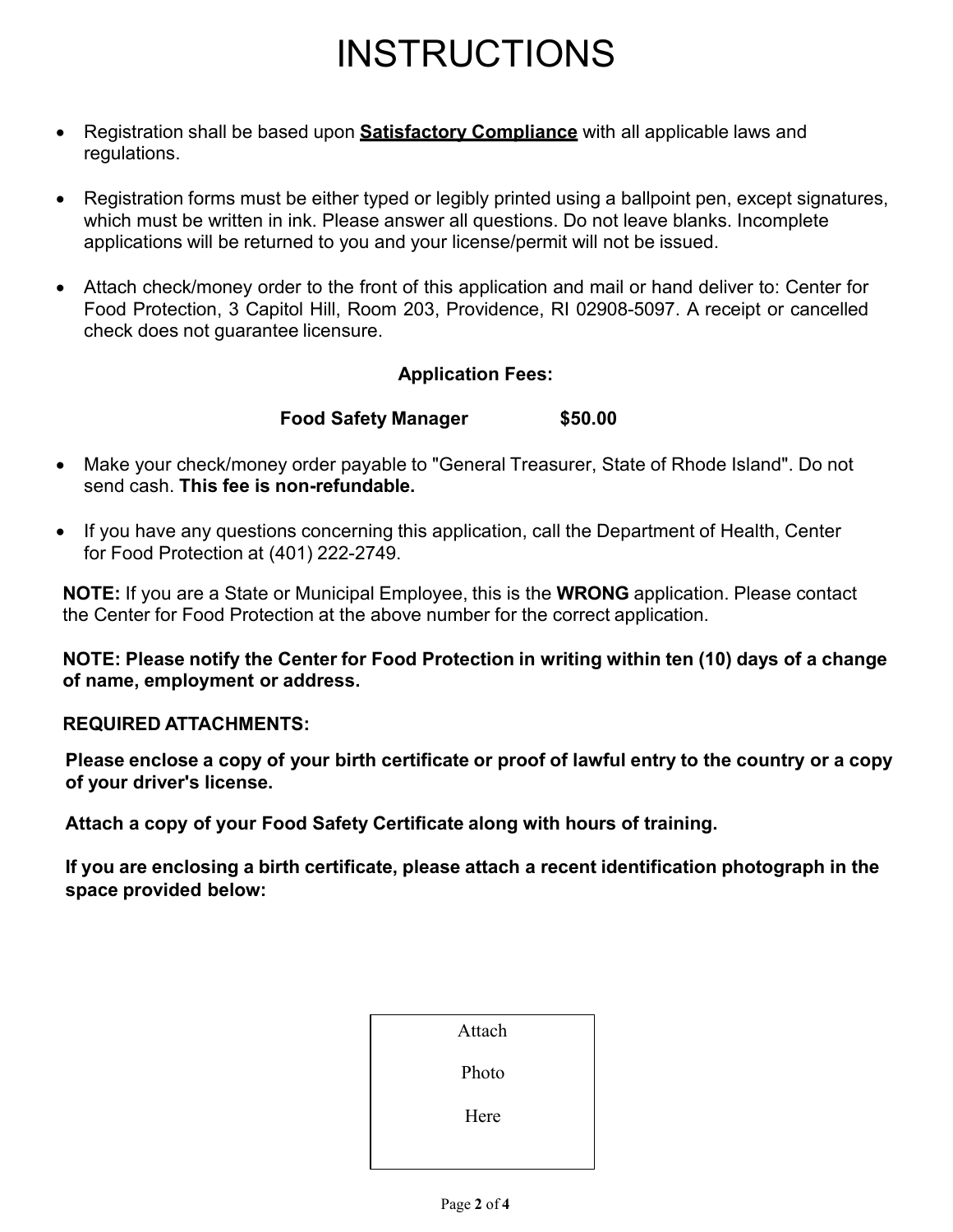|                                                                                                                                                                                                                                            | State of Rhode Island and Providence Plantations<br>Department of Health<br><b>Center for Food Protection</b>                                                         |  |  |  |
|--------------------------------------------------------------------------------------------------------------------------------------------------------------------------------------------------------------------------------------------|-----------------------------------------------------------------------------------------------------------------------------------------------------------------------|--|--|--|
| Name:<br>This is the name that will be<br>printed on your License and<br>reported to those that<br>inquire about your License.<br>Do not use nicknames, etc.                                                                               | Name:<br>Maiden Name:                                                                                                                                                 |  |  |  |
| <b>Social Security Number:</b>                                                                                                                                                                                                             |                                                                                                                                                                       |  |  |  |
| Gender:                                                                                                                                                                                                                                    | $\mathsf{F}$<br>M                                                                                                                                                     |  |  |  |
| Date and Place of Birth:                                                                                                                                                                                                                   | Place<br>Date<br>$\prime$<br>$\prime$<br>City<br>State                                                                                                                |  |  |  |
| Residence Information:<br>It is your responsibility to<br>keep the Department<br>apprised of all address and<br>phone number changes.<br>(Not published on the<br><b>HEALTH</b> web site).                                                 | Address Line 1<br>Address Line 2<br>Address Line 3<br>City, State, ZipCode<br>Country (only if not in US)<br>Phone:<br>Fax:<br>Email Address:                         |  |  |  |
| <b>Business/Employment</b><br>Information:<br>Please provide the<br>employment information<br>related to this license.<br>Include Name of<br>Business/Employer (ie.<br>Memorial Hospital)<br>(Published on the<br><b>HEALTH</b> web site). | <b>Facility Name</b><br>Address Line 1<br>Address Line 2<br>Address Line 3<br>City, State, ZipCode<br>Country (only if not in US)<br>Phone:<br>Fax:<br>Email Address: |  |  |  |
| <b>Business/Employer License</b><br>Number:<br><b>MANDATORY</b>                                                                                                                                                                            | Please provide the RI Department of Health License Number of the Business where you will be working.                                                                  |  |  |  |